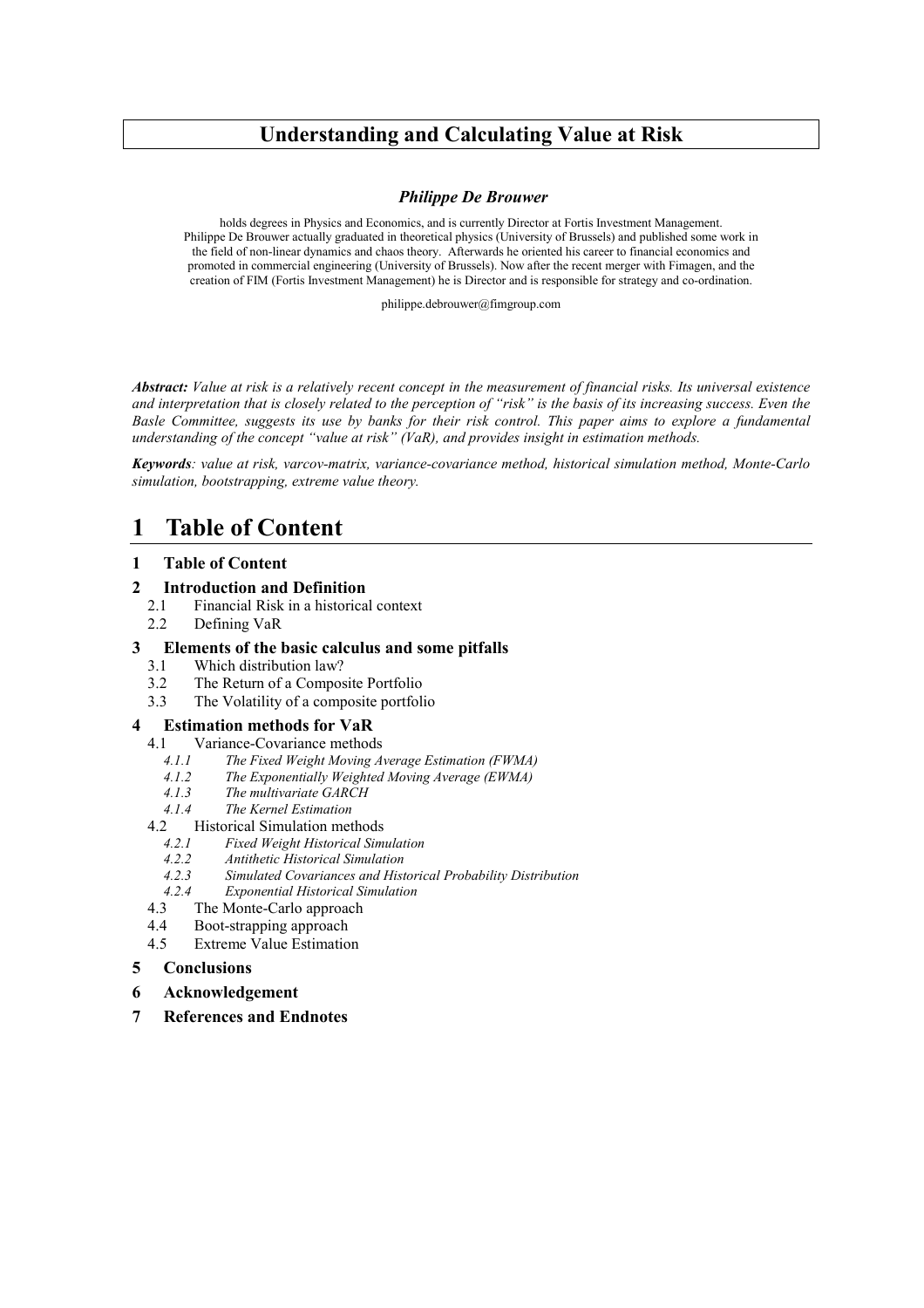# **2 Introduction and Definition**

## *2.1 Financial Risk in a historical context*

Since Markowitz  $\left[ \begin{array}{ccc} 1 \end{array} \right]$  and  $\left[ \begin{array}{ccc} 2 \end{array} \right]$ , we have a rational theory to select a financial portfolio. This famous Mean Variance Criterion (MVC) is well studied and is in accordance with the theory of utility functions. The idea is to compare portfolios based on two parameters: "return" and "risk". The portfolio with the highest expected return, given a desired level of risk, should be chosen.

Return can be defined as the logarithmic return of the value of our portfolio (with price S, having  $S(0) = S_0$  on a time horizon  $t = T$ :

$$
(2.1) \qquad R(T) = \log\left(\frac{S(T)}{S_0}\right)
$$

When Markowitz presented his theory, standard deviation was an obvious choice for the parameter "risk", since:

- it was possible to calculate,
- familiar to other scientists,
- it produced reasonable portfolio's,
- the Central Limit Theorem (CLT) seems to provide a justification for the use of a Gaussian probability density law.

The volatility or standard deviation equal the square root of the variance. The variance is defined as:

$$
(2.2) \qquad VAR[R(T)] = E[(R(T) - E[R(T)])^2]
$$

If  $f_{R(T)}$  is the probability density function of R for the time horizon T, then the volatility  $\sigma(T)$  is defined by:

$$
(2.3) \qquad \sigma(T) = \sqrt{\int_{-\infty}^{+\infty} x^2 f_{R(T)}(x) dx - \left(\int_{-\infty}^{+\infty} x f_{R(T)}(x) dx\right)^2}
$$

Since then, the MVC was very successful. But, the concept of volatility itself is questioned more and more, and with different arguments:

- 1. **Behavioural Finance** (investor psychology)<sup>3</sup>: an investor does not perceive risk as volatility. In contrast with volatility that treats losses and gains on an equal basis (is symmetrical for losses and gains), an investor is merely concerned with downside risk: an investor is loss-averse and not volatility averse.
- 2. Solid mathematical evidence that all financial markets do have a **finite variance** is absent. On the contrary, experiments suggest that the second moment does not exist in financial markets.
- 3. For a finite number of convolutions, the **Central Limit Theorem (CLT) only applies for the centre** of the distributions. The "tails" of the distributions however are not well described with a Gaussian law: the Gaussian law underestimates the probability of extreme events.
- 4. For a wide range of investments the Gaussian law is unacceptable (e.g. options, warrants, capital guaranteed funds, etc.).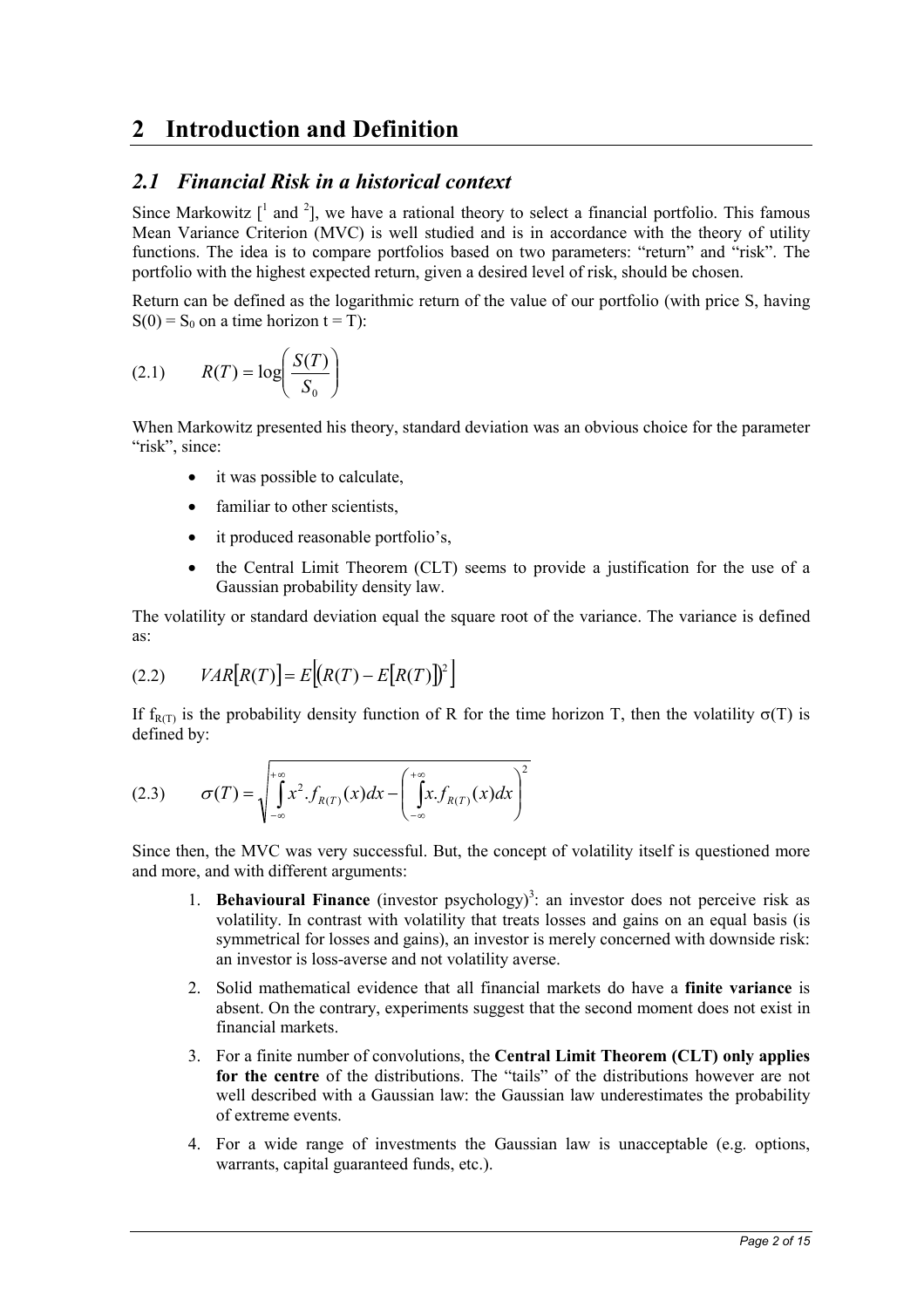5. Variance is a quite unstable measure, its calculation is permanently perturbed by large movements.

# *2.2 Defining VaR*

It seems that a more suitable definition of risk is needed: value at risk is a measure that eliminates the previously mentioned problems, and today it is also in agreement with Markowitz' criteria.

Value at Risk can be defined as the amount of money that can be lost on a given financial portfolio (whose return is described by the stochastic variable R), with a given investment horizon  $(\tau)$  and a given confidence level  $(1 - \alpha)$ . So value at risk (VaR) is the solution to the following equation:

(2.4) 
$$
\alpha = \int_{-\infty}^{-VaR} f_{R(\tau)}(x) dx
$$
  
With:  $\alpha = P[R(\tau) < -VaR]$ 

Another interpretation is that in repeated sampling, there is a small probability equal to  $\alpha$  of loosing more money than the VaR on the horizon  $\tau$ .

It is important to understand that the value at risk for a given investment horizon  $\tau$  does not imply anything for time horizons shorter than  $\tau$ . It is possible to encounter larger losses with a probability even larger than  $\alpha$  on these shorter horizons. Keep also in mind that in any case we are dealing with a confidence  $1 - \alpha$  (say 98%), and that there is always a probability equal to  $\alpha$  (say 2%) to encounter larger losses.

# **3 Elements of the basic calculus and some pitfalls**

This chapter describes some basic elements that are important to calculate the VaR.

## *3.1 Which distribution law?*

A lot of literature exists about the question whether returns of financial assets do follow a "Normal" (= "Gaussian") distribution. This paper does not aim to add to this discussion. Most authors do agree that the Gaussian law is not a good approximation, a very interesting study can be found in the book "Théorie des risques financiers"<sup>4</sup>. The authors propose a Lévy-distribution, truncated by an exponential law ("Truncated Lévy laws").

Close to the mean, the CLT learns us that the Gaussian law is a good approximation. But as you will understand, when calculating value at risk, there will be much interest in extreme returns far from the mean.

Some methods to calculate the value at risk that are described in this paper use explicitly the underlying distribution  $f_R$ , while others get around this problem and make no explicit assumption on the form of the distribution.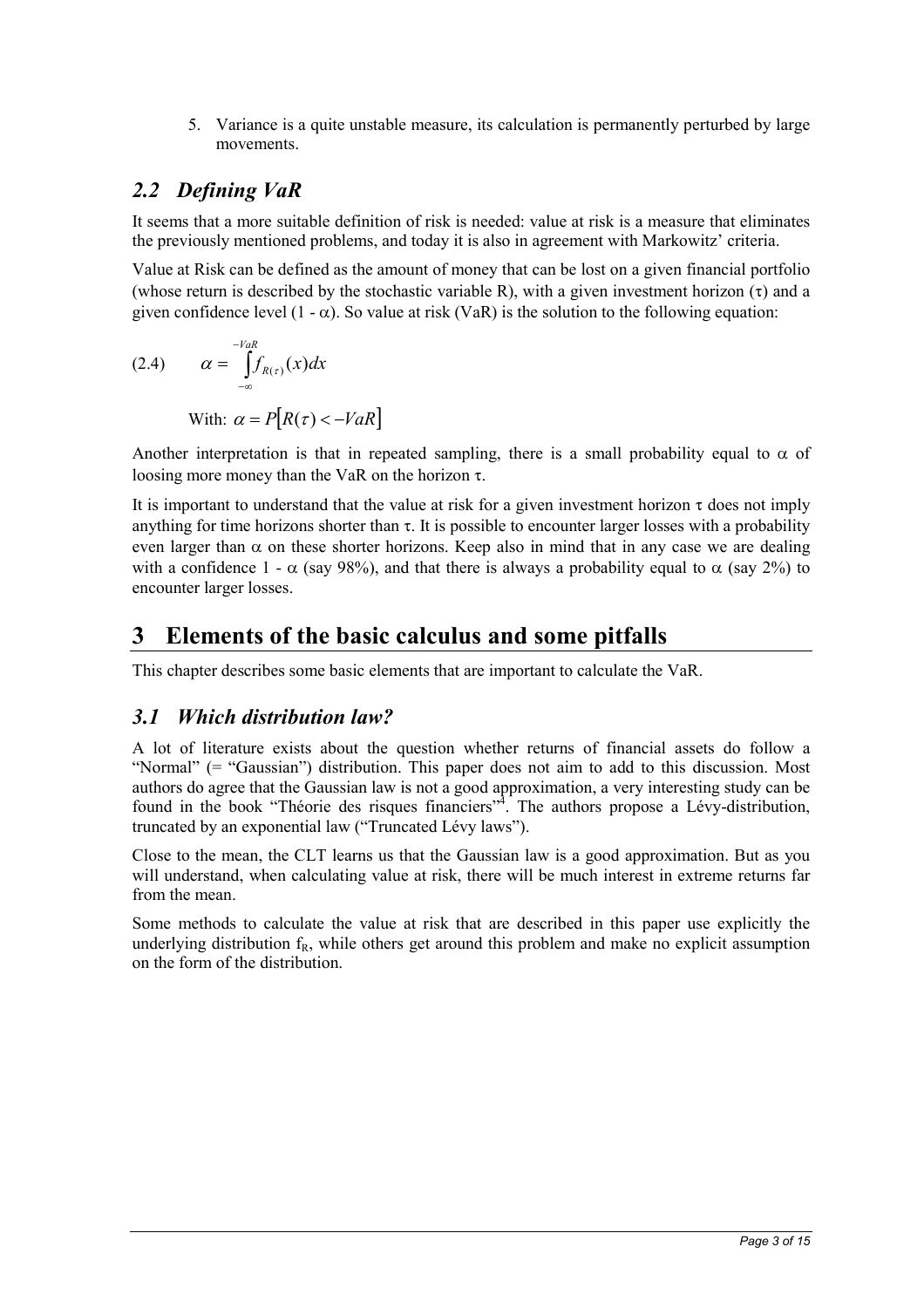

*Figure 1. Comparing the Gaussian distribution with real market data for the DJ-Euro Stoxx 50. (Weekly data from 11/95 till 11/00, source: Datastream)*

The above illustration shows us that to some extent the Normal distribution is a good proxy in financial markets. However, there exist some systematic bias.

- $\rightarrow$  The Normal distribution underestimates extreme values of the return: financial market data show "fat tails" compared to the Gaussian law. This means that returns, that are so low or high that their observation is almost excluded according the Normal distribution, will actually occur.
- → A Normal distribution underestimates the frequency of observations in the immediate neighbourhood of the mean, and underestimates frequency of occurrence in a second range.

## *3.2 The Return of a Composite Portfolio*

It is a basic property of stochastic variables that  $E\left[\sum_{t} X_t\right] = \sum_{t} E[X_t]$ Γ *t t t*  $E\left[\sum X_t\right] = \sum E[X_t]$ , and therefore the return

of a portfolio (p) is defined by the weighted sum of the returns of its constituents.

$$
(3.1) \t R_p = \sum_{i=1}^N w_i R_i ,
$$

where  $w_i$  represents the weight of asset i in our portfolio, and  $R_i$  is the expected (log)-return of asset i over a small time interval.

Rewriting these formulae with the *use of matrices* will not only simplify the notation, but it will also be helpful for practical implementation, since many softwares are able to handle matrices. In order to differentiate between scalars, vectors and matrices we underline the symbol with a number of lines equal to its dimension.

$$
(3.2) \t R_p = \underline{w'} \underline{R}
$$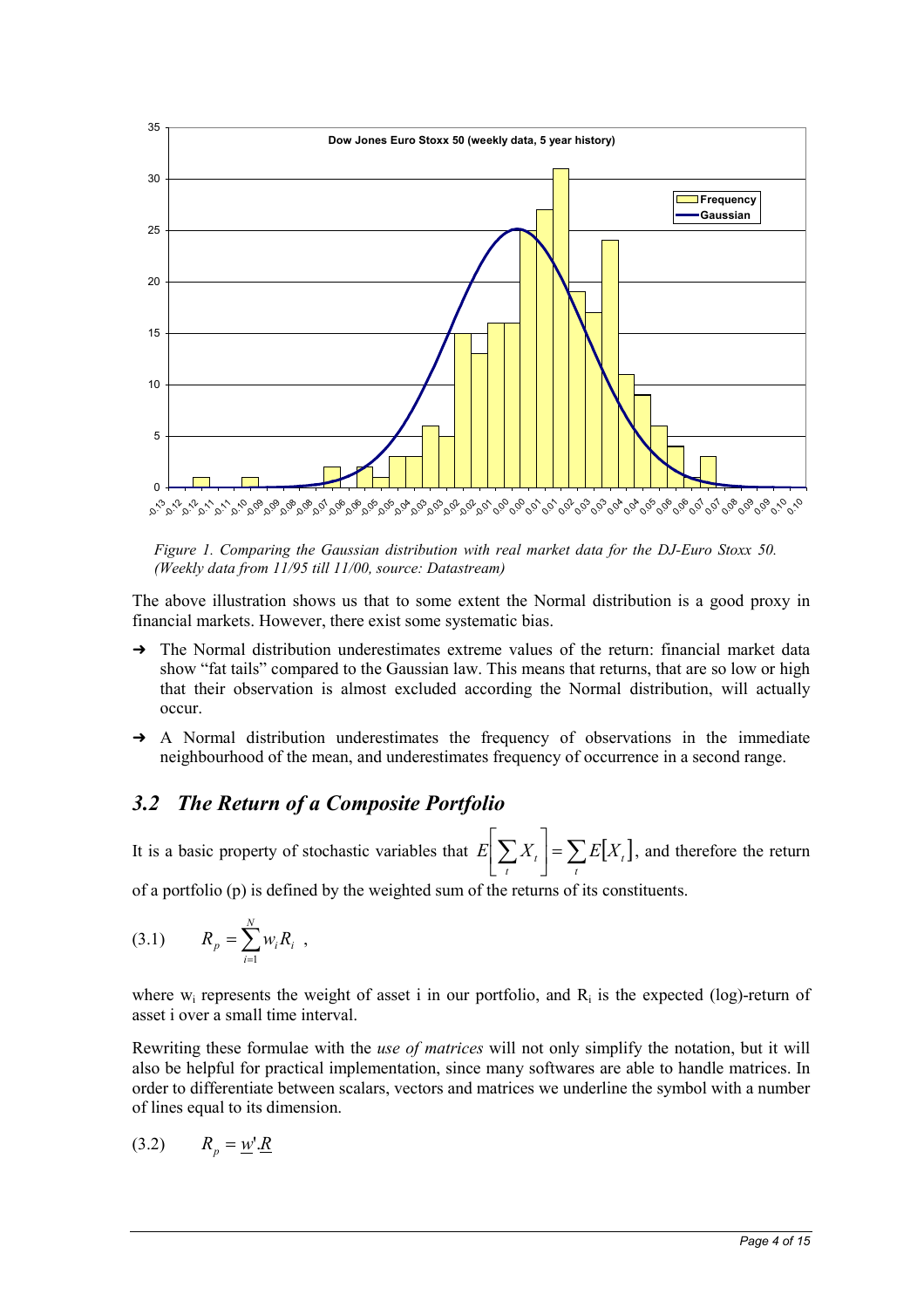## *3.3 The Volatility of a composite portfolio*

For independently distributed variables, it is also well known<sup>5</sup> that  $VAR \left[ \sum_{t} X_t \right] = \sum_{t} VAR[X_t]$ Γ *t t t*  $VAR \sum X_t$  =  $\sum VAR[X_t]$ , however the returns of financial assets are on the contrary highly correlated. Taking this correlations into account, we obtain the following expression for the volatility of our composite

(3.3) 
$$
\sigma_p = \sqrt{\sum_{i=1}^{N} \sum_{j=1}^{N} w_i w_j \sigma_{ij}} = \sqrt{\sum_{i=1}^{N} \sum_{j=1}^{N} w_i w_j \rho_{ij} \sigma_i \sigma_j}
$$
  
with 
$$
\sigma_{ij} = E[(R_i - E[R_i])[R_j - E[R_j])]
$$

for which we can use the following estimator:

portfolio  $(\sigma_p)$ .

(3.4) 
$$
\hat{\sigma}_{ij} = \sum_{t=1}^{M} \frac{(R_{i,t} - \mu_i)(R_{j,t} - \mu_j)}{M}
$$

with:  $R_{v,\tau}$  = the return of the component v at observation t,

$$
\mu_{v} = \frac{1}{M} \sum_{t=1}^{M} R_{i,t}
$$
 = the average return of component v,

 $M =$  the number of observations,

i and j are dummy counters for the assets composing the portfolio, they run from 1 to N.

Rewritten with matrices, the standard deviation becomes:

$$
(3.5) \qquad \sigma_p = \sqrt{\underline{w'} \underline{\underline{\Sigma}} \underline{w}}
$$

with the following estimator:

(3.6) 
$$
\hat{\sigma}_p = \frac{1}{M} \sqrt{\underline{w}' \hat{\underline{\Sigma}} \cdot \underline{w}} = \frac{1}{M} \sqrt{\underline{w}' \underline{\underline{\varepsilon}}' \cdot \underline{\underline{\varepsilon} \underline{w}}}
$$

where  $\underline{\varepsilon}$  is the residual return matrix, and is defined as follows:

$$
(3.7) \quad \underline{\varepsilon} = \begin{pmatrix} R_{1,1} - \mu_1 & R_{1,2} - \mu_1 & \cdots & R_{1,j} - \mu_1 & \cdots & R_{1,M} - \mu_1 \\ R_{2,1} - \mu_2 & R_{2,2} - \mu_2 & \cdots & R_{2,j} - \mu_2 & \cdots & R_{2,M} - \mu_2 \\ \vdots & \vdots & & \vdots & & \vdots \\ R_{i,1} - \mu_i & R_{i,2} - \mu_i & \cdots & R_{i,j} - \mu_i & \cdots & R_{i,M} - \mu_i \\ \vdots & & \vdots & & \vdots & & \vdots \\ R_{N,1} - \mu_N & R_{N,2} - \mu_N & \cdots & R_{N,j} - \mu_N & \cdots & R_{N,M} - \mu_N \end{pmatrix}
$$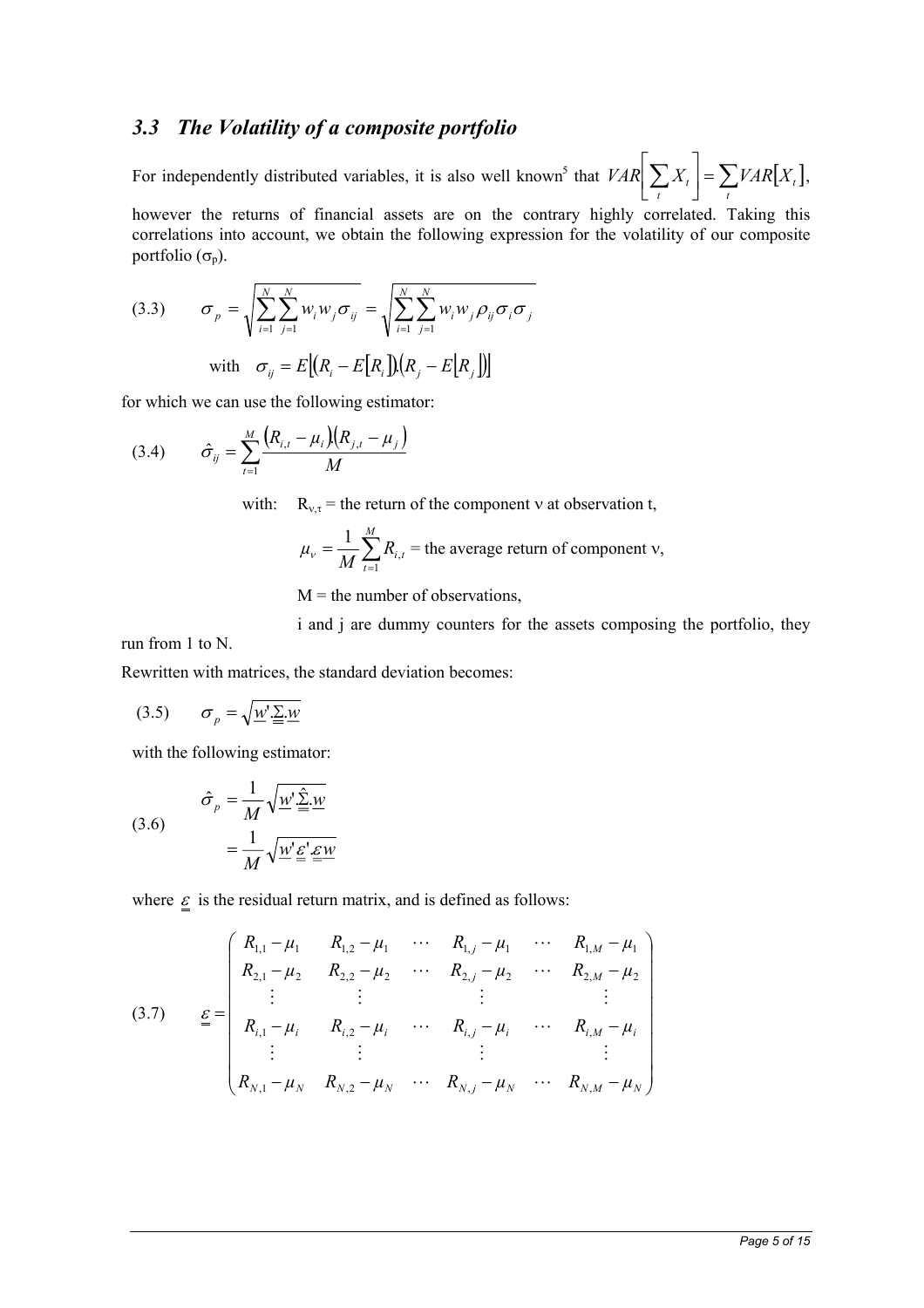# **4 Estimation methods for VaR**

## *4.1 Variance-Covariance methods*

The Variance-Covariance methods assume that returns of financial markets follow a multivariate Normal distribution.

Further in this chapter we will not consider complicated financial assets such as derivatives.

The estimator for the return of our portfolio is then given by:

 $(4.1)$  $\hat{R}_n = \hat{R} \cdot \underline{w}$ 

and the volatility is estimated by:

$$
(4.2) \qquad \hat{\sigma}_p = \sqrt{\underline{w'} \cdot \underline{\hat{\Sigma}} \cdot \underline{w}}
$$

This allows us to determine the value at risk in a very straightforward way:

$$
(4.3) \t VaR = \hat{R}_p - z(\alpha).\hat{\sigma}_p
$$

Where  $z(\alpha)$  is the inverse of the cumulative distribution function.

This looks too easy to be true. Indeed, the main difficulty remains in estimating the parameters to be used: the expected return and the varcov-matrix  $\Sigma$ .

On short time intervals (seconds, minutes, hours, and maybe days), one could use zero as estimator for the returns, this will make our results more reliable and stable. On longer time scales, other estimations have to be made, but each and every trader or researcher will have his own estimate.

But as far as the varcov matrix is concerned, it becomes more complicated. The human brain is not in the least adapted to taking into account correlations<sup>6</sup>, and therefore no trader will be able to give you his estimate of a correlation matrix. The rest of this chapter is devoted to the estimation of the varcov-matrix.

## **4.1.1 The Fixed Weight Moving Average Estimation (FWMA)**

If it is true that financial markets can be described by a Normal distribution then the natural way to proceed is to take all available data and use the following estimator for  $\Sigma$ .

$$
(4.4) \qquad \hat{\underline{\Sigma}}_{t+1} = \frac{1}{M} \sum_{\nu=0}^{M-1} \underline{\underline{\mathcal{E}}}_{M-\nu} \underline{\underline{\mathcal{E}}}_{M-\nu}
$$

where  $\epsilon_{M-v}$  is the residual return matrix as calculated (M - v) time intervals ago (see also (3.6) and  $(3.7)$ .

Only the M most recent observations are taken into account, because there is evidence that old data should be ignored (see for example: Engel and Gizycki  $\lceil \frac{7}{1} \rceil$ ). This estimator is called the Fixed Weight Moving Average Estimator (the FWMA-estimator).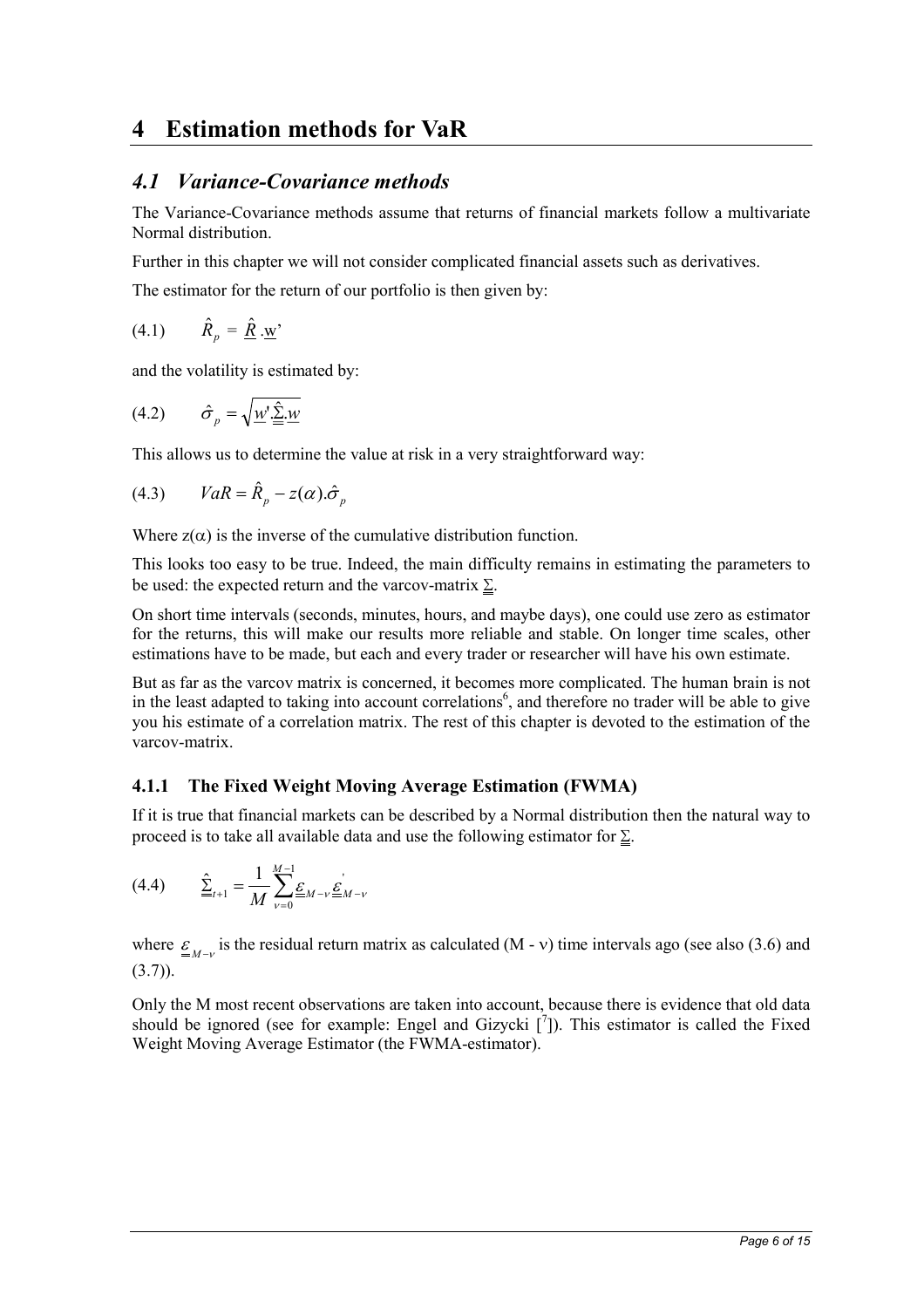### **4.1.2 The Exponentially Weighted Moving Average (EWMA)**

Financial markets are characterised by periods of low volatility and periods of high volatility. A transition to a period with high volatility increases the value at risk dramatically, however the FWMA-method will only very gradually take this effect into account. Besides, if we lived a market crash, and M time units later this crash drops "out of sight" the volatility calculated by the FWMA-method will drop dramatically without any reasonable explanation.

Both effects can be taken into account by assigning more weight to more recent observations. The most popular way of doing this goes as follows.

$$
(4.5) \qquad \hat{\underline{\Sigma}}_{t+1} = \frac{1 - \lambda}{1 - \lambda^M} \sum_{\nu=0}^{M-1} \lambda^{\nu} \underline{\underline{\varepsilon}}_{M-\nu} \underline{\underline{\varepsilon}}_{M-\nu}
$$

with  $\lambda \in [0, 1]$  (the rate of decay)

By calculating the expected value of this expression, we can easily verify that this is also an estimator for  $\Sigma$ . It is a common practice to neglect the term in  $\lambda^M$ , however there is no reason whatsoever to do so. The only effect is that our estimator becomes biased: our estimate of  $\Sigma$  will underestimate  $\Sigma$  with a factor equal to  $(1 - \lambda^M)$ . There is no reason why this would be a priori neglectable, if for example we use  $\lambda = 0.99$  and use a sample of 60 observations, then we underestimate  $\Sigma$  with 55%. However if one uses for example  $\lambda$  equal to 0.5 and 250 observations there will be no effect at all.

The value of  $\lambda$  does not emerge from a deeper theory, but it is possible to determine an optimal value. This can be accomplished by maximum likelihood estimations (ML) or by simply trying some values and comparing their results with historical backtesting. Trial and error will then lead to an optimal result.

It is also interesting to note that if we calculate the limit for  $\lambda \to 1$ , we find exactly the same formulae as in (4.4).

$$
\lim_{\lambda \to 1} \frac{1 - \lambda}{1 - \lambda^{M}} = \lim_{\lambda \to 1} \frac{-1}{-M\lambda^{M-1}} = \frac{1}{M}
$$

The parameter  $\lambda$  can be interpreted as a "rate of decay". The smaller  $\lambda$ , the faster old observations will lose their importance. This will decrease the effective sample size (smaller than M), which leads to an increased measurement error.

This is also illustrated if we see that the EWMA estimate of  $\underline{\Sigma}_{t+1}$  is the weighted average between the FWMA estimate of  $\Sigma_t$  and the random-walk estimate of  $\Sigma_t$ .

$$
(4.6) \qquad \frac{\hat{\Sigma}_{t+1} = \frac{1}{1 - \lambda^M} \bigg[ (1 - \lambda) \underline{\varepsilon}_M \, \underline{\varepsilon}_M + \lambda (1 - \lambda^{M-1}) \sum_{\nu=0}^{M-2} \lambda^{\nu} \, \underline{\varepsilon}_{M-1-\nu} \, \underline{\varepsilon}_{M-1-\nu} \bigg]}{\bigg[ 1 - \lambda^M \bigg[ (1 - \lambda) \underline{\varepsilon}_M \, \underline{\varepsilon}_M + \lambda (1 - \lambda^{M-1}) \underline{\hat{\Sigma}}_t \bigg]}
$$

This is a first order autoregressive structure for  $\Sigma$ , a special case of the more general ARCH models  $\int_{0}^{8}$ ]. This structure is consistent with the idea that there are periods of high and low volatility (volatility clustering).

In order to illustrate the use of this very basic and easy approach, we will consider the exchange rate of the Korean Won.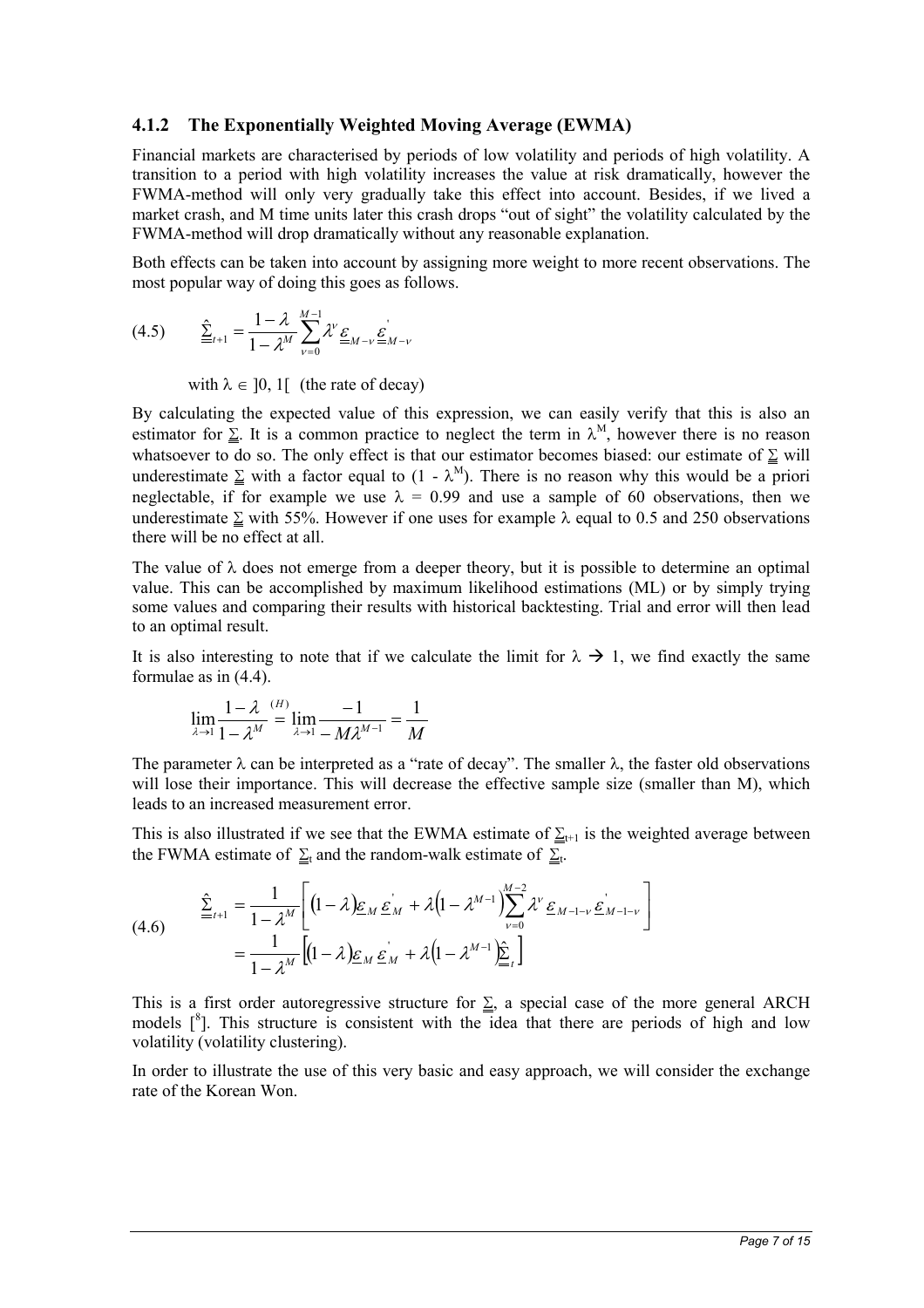

*Figure 2. The evolution of the exchange rate of the Korean Won vs. the US Dollar. It is obvious that before the crisis in 1997 the distribution used to be completely different, and that in this case, the past is of no use to predict the movements after the crisis. (source Datastream, daily observations)*



*Figure 3. The return of the exchange rate of the Korean Won (KRW) versus the US dollar (USD); and the value at risk calculated according to the FWMA method with a one year window.*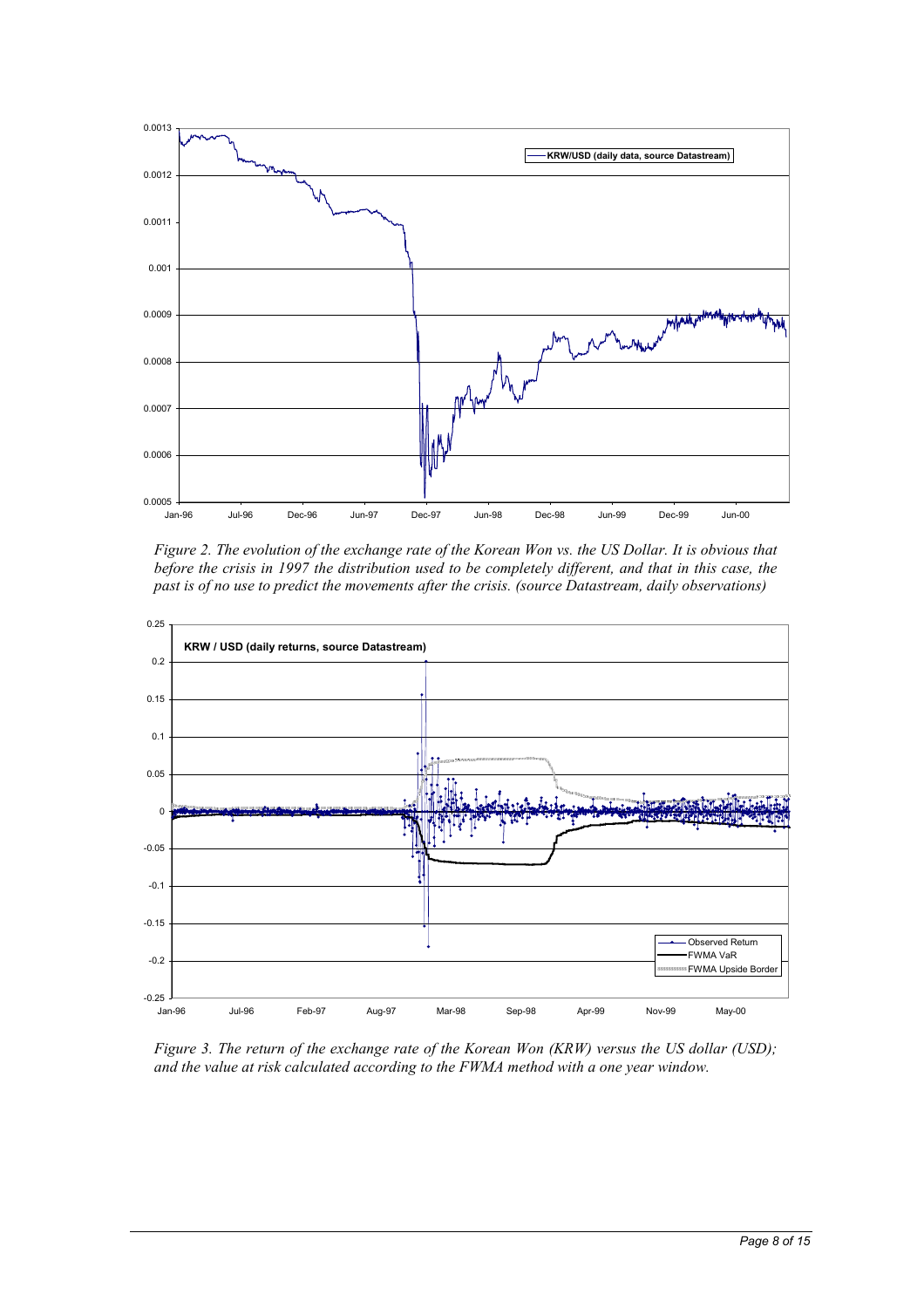

*Figure 4. The return of the exchange rate of the Korean Won (KRW) versus the US dollar (USD); and the value at risk calculated according to the EWMA-method, with*  $\lambda$  *equal to 0.85.* 

In these calculations, we used  $\lambda = 0.9$  and a one tail confidence level of 99%. It is clear that the EWMA method has some major advantages: the response to the crisis is much quicker and after the crisis the VaR will adapt promptly to the new level of volatility.

## **4.1.3 The multivariate GARCH**

Where the EWMA estimation introduces a first order autoregressive structure, the Generalised AutoRegressive Conditional Heteroscedasticy (GARCH) model introduces a much richer structure for  $\Sigma$ . These models were proposed by Bollerslev<sup>[9</sup>].

For a start, let us have a look at the GARCH(1, 1) model. This model describes the volatility of a univariate stochastic variable.

$$
(4.7) \qquad \hat{\sigma}_{t+1}^2 = \omega + \alpha (R_t - \mu)^2 + \beta \sigma_t^2
$$

The main idea is that we estimate the volatility as a function of the previous estimation and the moving average. This is very close to the EWMA model, but there are two supplementary degrees of freedom. Again, one can determine the best values for the parameters  $\omega$ ,  $\alpha$ , and  $\beta$  by quasi maximum-likelihood methods.

Since we are working with a financial portfolio that consists of multiple correlated assets, the  $GARCH(1,1)$  is not sufficient, and we will have to look at more complicated models.

$$
(4.8) \qquad \hat{\sigma}_{ij,t+1} = \omega_{ij} + \alpha_{ij,1} (R_{i,t} - \mu_i)^2 + \alpha_{ij,2} (R_{j,t} - \mu_j)^2 + \beta_{ij} \sigma_{ij,t}
$$

Again, it is possible to estimate all the parameters, however the number of parameters increases rapidly with the number of components in our portfolio. There are  $4 \overrightarrow{N}^2$  parameters to be estimated, for ten components this equals 400. This rapidly increasing number of parameters makes practical implementation impossible. The following chapters will discuss some popular restrictions allowing to reduce the number of parameters to be estimated.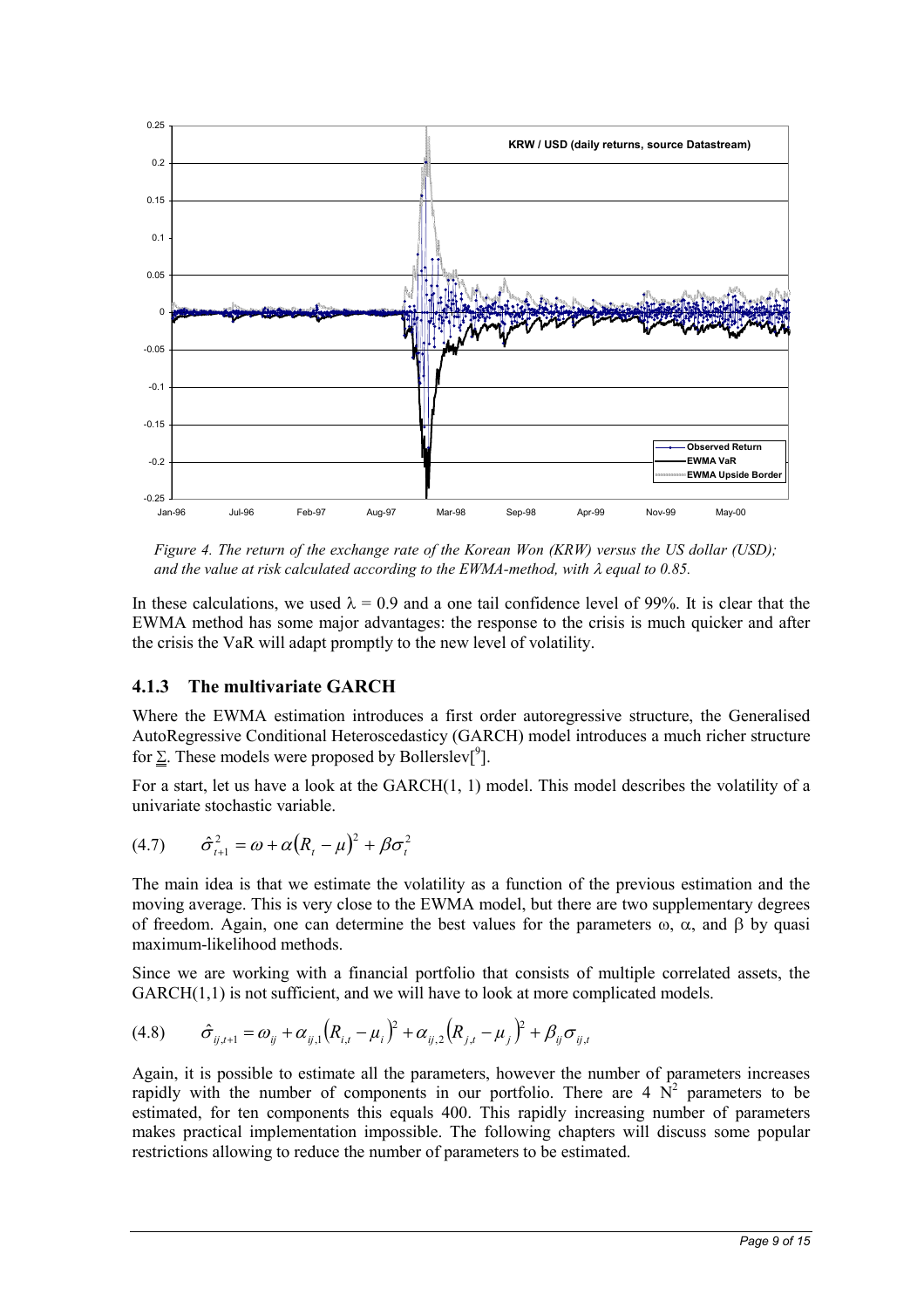### **4.1.3.1 The Constant-Correlation GARCH**

In 1990 Bollerslev proposed an approach, which is now called the "constant correlation GARCH". The idea is that each diagonal element of  $\Sigma_{t+1}$  (i.e. each volatility) is estimated by a univariate GARCH(1,1) model.

(4.9) 
$$
\hat{\sigma}_{i,t+1}^2 = \omega_i + \alpha_i (R_{i,t} - \mu_i)^2 + \beta_i \sigma_{i,t}^2
$$

whereas the off-diagonal elements in  $\Sigma_{t+1}$  are estimated in the framework of the "constant" correlation assumption", i.e. we assume that the correlation remains time-invariant.

(4.10) 
$$
\hat{\sigma}_{ij,t+1}^2 = \rho_{ij} \sigma_{i,t}^2 \sigma_{j,t}^2
$$
 (7)  $i \neq j$ )

This scheme reduces the number of parameters to be estimated to:

$$
(4.11) \quad 3 N + N(N-1)/2
$$

If the number of components in the portfolio is 10, then we will have to estimate 75 parameters (and not 400).

#### **4.1.3.2 The BEKK-GARCH**

One of the major drawbacks of the constant correlation approach is that this scheme does not guarantee that  $\Sigma_{t+1}$  is positive definite. This problem is eliminated in the approach of Babba, Engle, Kraft, and Kroner (BEKK; see Engle and Kroner [<sup>10</sup>]). Their model is quadratic and not linear in its parameters, and this ensures the forecasts of  $\Sigma_{t+1}$  to be positive definite. Their model is given by:

$$
(4.12) \qquad \underline{\hat{\Sigma}}_{t+1} = \underline{\underline{C}}^{\dagger} \underline{\underline{C}} + \underline{\underline{B}}^{\dagger} \underline{\underline{\Sigma}}_{t} \underline{\underline{B}} + \underline{\underline{A}}^{\dagger} \underline{\underline{\varepsilon}} \underline{\underline{\varepsilon}}^{\dagger} \underline{\underline{A}}
$$

It is obvious that this model without any constraint does contain too many parameters  $(3 \text{ N}^2)$ . Usually one uses the estimation in which the matrices A, B and C are diagonal. This means that we assume that there is no cross-market influence in the time structure of the covariances.

This leads to the following results.

(4.13) 
$$
\hat{\sigma}_{i,t+1}^{2} = C_{i}^{2} + B_{i}^{2} \sigma_{i,t}^{2} + A_{i}^{2} \varepsilon_{i}^{2} \qquad i \in \{1, 2, ... N\}
$$

$$
\hat{\sigma}_{i,j,t+1} = C_{i} C_{j} + B_{i} B_{j} \sigma_{i,j,t} + A_{i} A_{j} \varepsilon_{i} \varepsilon_{j} \qquad i \neq j
$$

This looks very similar to the constant correlation approach, but here the correlations are allowed to vary. The number of parameters in the constrained BEKK approach is 3 N. If we compare this with  $(4.11)$  we notice that the number of parameters to be estimated is significantly less than in the constant-correlation approach.

In our example of a portfolio with 10 components, we only need to determine 30 parameters.

This approach is very elegant: it is less restrictive than the constant-correlation approach, it has less parameter to be estimated, while the positive definiteness of the varcov matrix is ensured.

### **4.1.3.3 The Orthogonal GARCH**

In case we are dealing with a large number of components in our portfolio (risk management of a complete bank for example), even 3 N parameters can be too much. Therefore we can try to restrict ourselves to the most relevant risk factors, that describe the main part of the variance.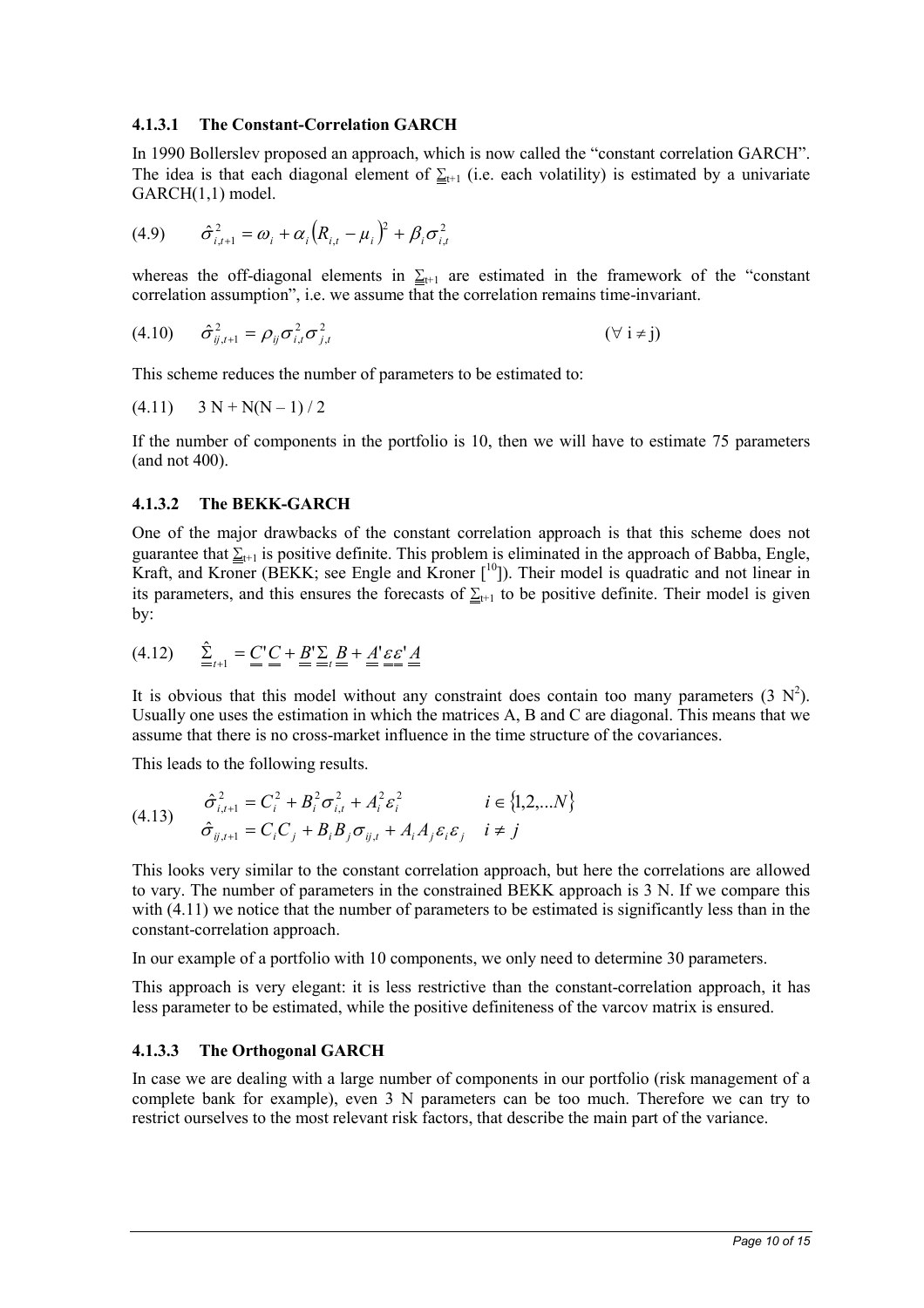Such process is a standard statistical method called "principle component analysis" (PCA). First, we orthogonalyse the risk factors, and call them the "principle components". These principle components are linear combinations of the original risk factors, and in general they group similar risk factors together in one principle component.

Since the principle components are orthogonal, we do not need to estimate the covariances any more (they are not correlated). This is of course the same as assuming that the correlations are time invariant.

The basic ideas behind the process are as follows. Define  $\Xi$  as the matrix of eigenvectors of  $\varepsilon \varepsilon'$ . Then, the principle components of our system can be identified as the columns of the matrix  $\underline{P}$ .

(4.14)  $P = (P_1, ..., P_N) = \varepsilon. \Xi$ 

Using the fact that  $\underline{\Xi}^{-1} = \underline{\Xi}$ ' we can rewrite this as:

$$
\underline{\underline{\epsilon}} = \underline{\underline{P}} \cdot \underline{\Xi}'
$$

This allows us to write the change in each risk factor i as a linear combination of the principal components  $P_{m}$ .

$$
\epsilon_i = \xi_{i1} P_1 + \xi_{i2} P_2 + \ldots + \xi_{iN} P_N
$$

Then we can identify the estimate of  $\Sigma_t$  as:

 $\hat{\Sigma}_i = \Xi \text{VAR}(\underline{P}) \Xi'$ 

The number of parameters to be estimated has been reduced: we only have to determine the eigenvectors of  $\underline{\varepsilon}'\underline{\varepsilon}$  and the diagonal elements of VAR(P). And on top of that, the variance of each principal component can be modelled as a univariate GARCH.

### **4.1.4 The Kernel Estimation**

All previously discussed methods are parametric estimations of  $\Sigma$ . The number of parameters is directly related to the richness of interactions described by the model, but the number of parameters is also directly related to the complexity of the model.

However it is possible to make estimations of  $\Sigma_{t+1}$  by using non-parametric methods. The idea is that historical data should be weighted in order to calculate  $\Sigma_{t+1}$ :

$$
(4.15) \qquad \hat{\sigma}_{ij,t+1}^{2} = \sum_{\nu=0}^{M-1} \omega_{ij,\nu,t} \varepsilon_{i,M-\nu} \varepsilon_{j,M-\nu}
$$

These weights  $(\omega_{ij,v,t})$  are then estimated, by a non-parametric kernel method.

## *4.2 Historical Simulation methods*

Despite the complexity and level of sophistication, the previous theories rely on the fact that financial data are distributed according to a Normal law. As we have seen before, this is a weak point since returns of financial markets display fat tails and other deviations from the normal distribution. When using the Normal distribution, we will systematically underestimate the occurrence of extreme events.

Historical simulations completely eliminate the need for an underlying model that describes the stochastic behaviour of market prices. The only estimation made is that the past will be to some extent a good predictor for the future. Which is, as you will understand, also a "model" or even a paradigm.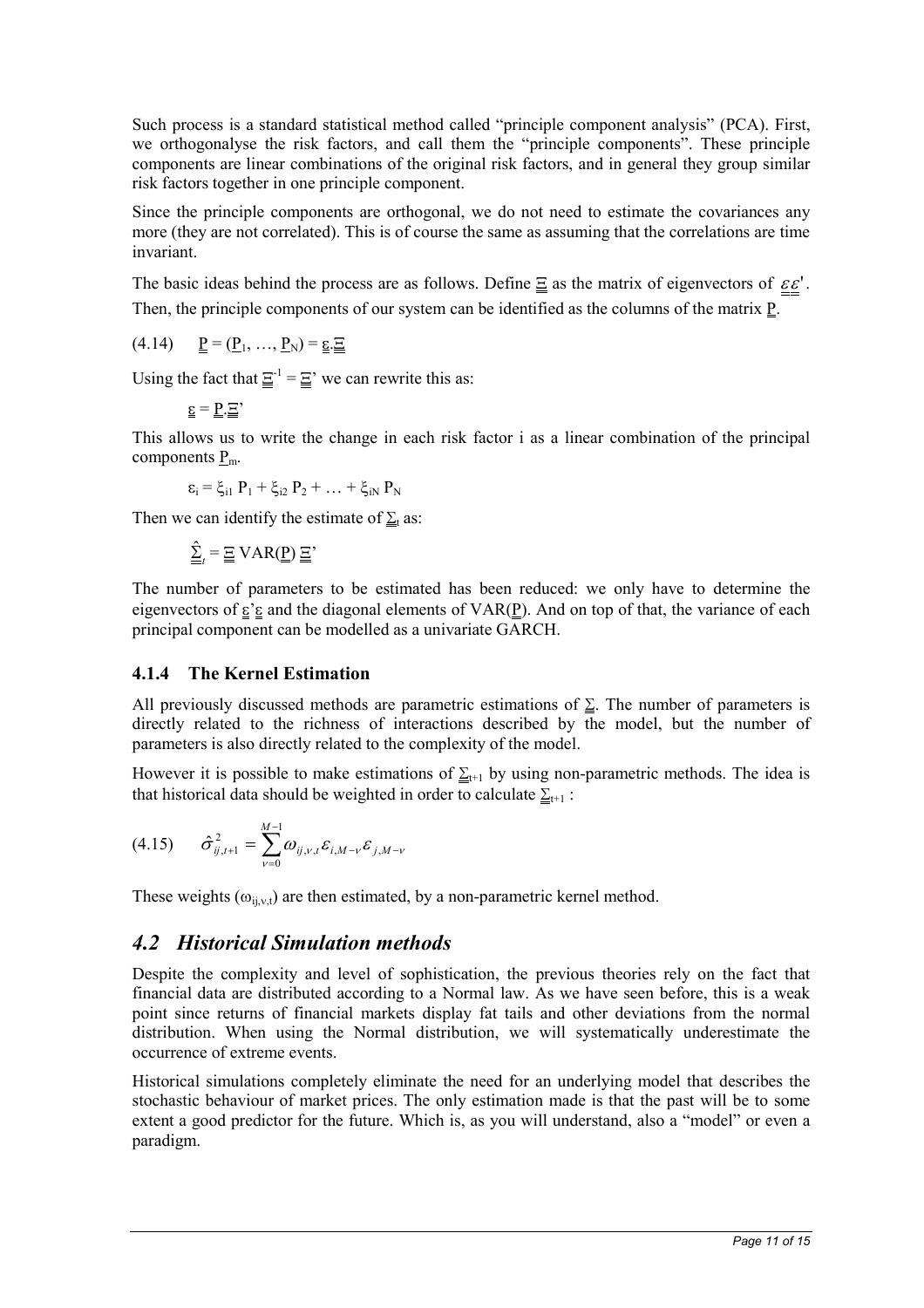## **4.2.1 Fixed Weight Historical Simulation**

This is the most common and easy method: we take a set of sample data, and use the observed returns as the histogram of the underlying distribution. Ranking the returns allows determining the percentiles and calculating the VaR for the horizon that has been calculated and the desired confidence level.

An important point is that good modelling of the extreme events (corresponding to high confidence levels) requires a huge set of data. And, as mentioned in the previous chapter, one has to be careful when older data is used.

Of course, it is possible to end up somewhere between two returns. In such a case, we will need an interpolation method to get the exact value of the VaR. The linear interpolation is the most commonly used and the easiest to calculate.

### **4.2.2 Antithetic Historical Simulation**

Another point that requires our attention is that asset prices often exhibit trending behaviour. For equities, cash and bonds this might be logical. But as far as exchange rate portfolios are concerned, there is no reason whatsoever to assume that the trend observed in the past would reproduce itself into the future.

This can be taken into account by removing every possible trend: for every observed return  $x_i$  we will add  $-x<sub>i</sub>$  to our data sample. This actually doubles the size of our data sample, reducing the possible measurement errors.

### **4.2.3 Simulated Covariances and Historical Probability Distribution**

This approach uses the results of the previous chapter to estimate the varcov matrix (for example EWMA or BEKK model), but replaces in equation (4.3)  $z(\alpha)$  by the historically observed value. This value will be estimated by selecting the percentile corresponding to the desired level of confidence from a set of historical returns.

This approach has the advantage of being a parsimonious calculation while taking into account the typical fat tails of returns in financial markets.

## **4.2.4 Exponential Historical Simulation**

The problem with all previously mentioned simulation methods is the existence of two underlying contradictory trends. One trend tells us to take more data in order to make our estimations (and especially those of extreme events) more accurate, and another trend indicates that financial markets exhibit phenomena like volatility clustering and tells us not to use old data.

In the theory about the variance-covariance models we have solved this problem by using an exponentially weighting of observations. The exponential historical simulation approach does exactly the same.

We allocate a weighting factor to all our observations:

$$
(4.16) \qquad \omega_{t-\nu} = \frac{\lambda^{\nu} (1-\lambda)}{1-\lambda^{\mathcal{M}}}
$$

Then we will rank all the returns in ascending order. To obtain the value at risk for a given probability level ( $\alpha$ ), we will then add all the weights starting with the weight of the smallest return till the sum of the weights equals  $1 - \alpha$ .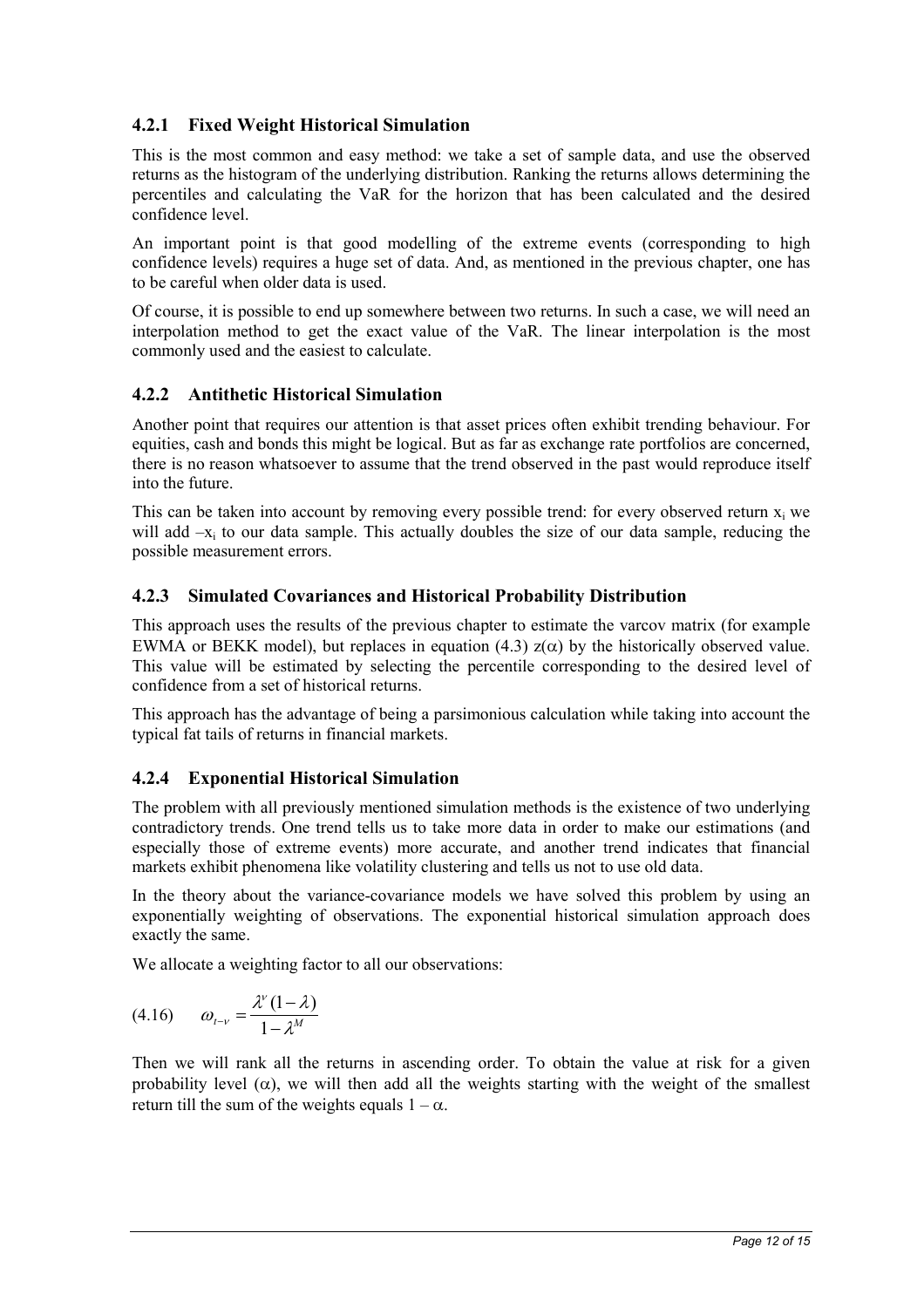# *4.3 The Monte-Carlo approach*

The Monte-Carlo method is in fact a simulation, it is not an experiment such as the historical simulation approach, nor a calculation like the variance-covariance method. A Monte-Carlo simulation consists mainly in drawing randomly our basic variables (the returns) from a theoretical distribution and calculating their outcome. This experiment is repeated thousands of times and all the outcomes lead to a final distribution of our resulting variable (the return of the portfolio). Ranking these "observations" we use the same method as the fixed weight historical simulations to determine the value at risk.

To some extent the Monte-Carlo approach can be considered as an enriched historical simulation. All the historical observations are used to determine a distribution law, from which our variable is drawn. Drawing a large number of "observations" from this distribution will also result in "observations" that were not really observed.

The Monte-Carlo method should be considered as a "method-of-last-resort", meaning that if we can analytically calculate the result (by the aid of a variance-covariance method for example), there is absolutely no need to use a Monte-Carlo technique. With the Monte-Carlo simulations we will only approach our analytical result.

But if we have (exotic) derivatives in our portfolio, then there is no other alternative than using the Monte-Carlo technique. Doing so we will randomly draw the returns of the basic market variables (interest rate and return of the equity market for example) and then calculate the price of the derivatives on equities accordingly.

## *4.4 Boot-strapping approach*

This method lies somewhere in between the historical simulations and the Monte-Carlo method. The procedure is comparable to the one in the Monte-Carlo approach, however the returns are not drawn from a theoretical distribution, but from a historical set of data.

It is clear that we can use two approaches: (1) when a historical observation is drawn we remove it from our data set preventing it to be drawn a second time (since it appeared only once in reality). Or (2) we can just consider the historical data as a theoretical distribution and leave a drawn return in our data set.

Here again we can use variants like exponential weighting on historic data. The probability that it can be drawn will then be adjusted by the same factor as in (4.16).

## *4.5 Extreme Value Estimation*

Since we are usually interested in the value at risk with relatively high confidence levels (like 99%) we are working in the tails of our distribution. As mentioned before, the Normal distribution is a very bad approximation as far as the tails are concerned. That is where the extreme value approach comes in.

Only the extreme events (the lowest returns if we are calculating VaR) are used to estimate a "tailindex", which describes the "fatness" of the tails. The theoretical attractiveness and the practical simplicity emerge from the fact that there exist only three classes of extreme value distributions. All other distribution laws will, under repeated convolution, tend to one of these three classes of extreme value distributions (EVD), one says that a particular distribution is in the "maximum domain of attraction" of a certain EVD.

(4.17)

| <b>Cumulative Distribution</b> | <b>Probability Density</b> | <b>Maximum Domain of</b>     |
|--------------------------------|----------------------------|------------------------------|
| <b>Function</b>                | <b>Function</b>            | <b>Attraction (Examples)</b> |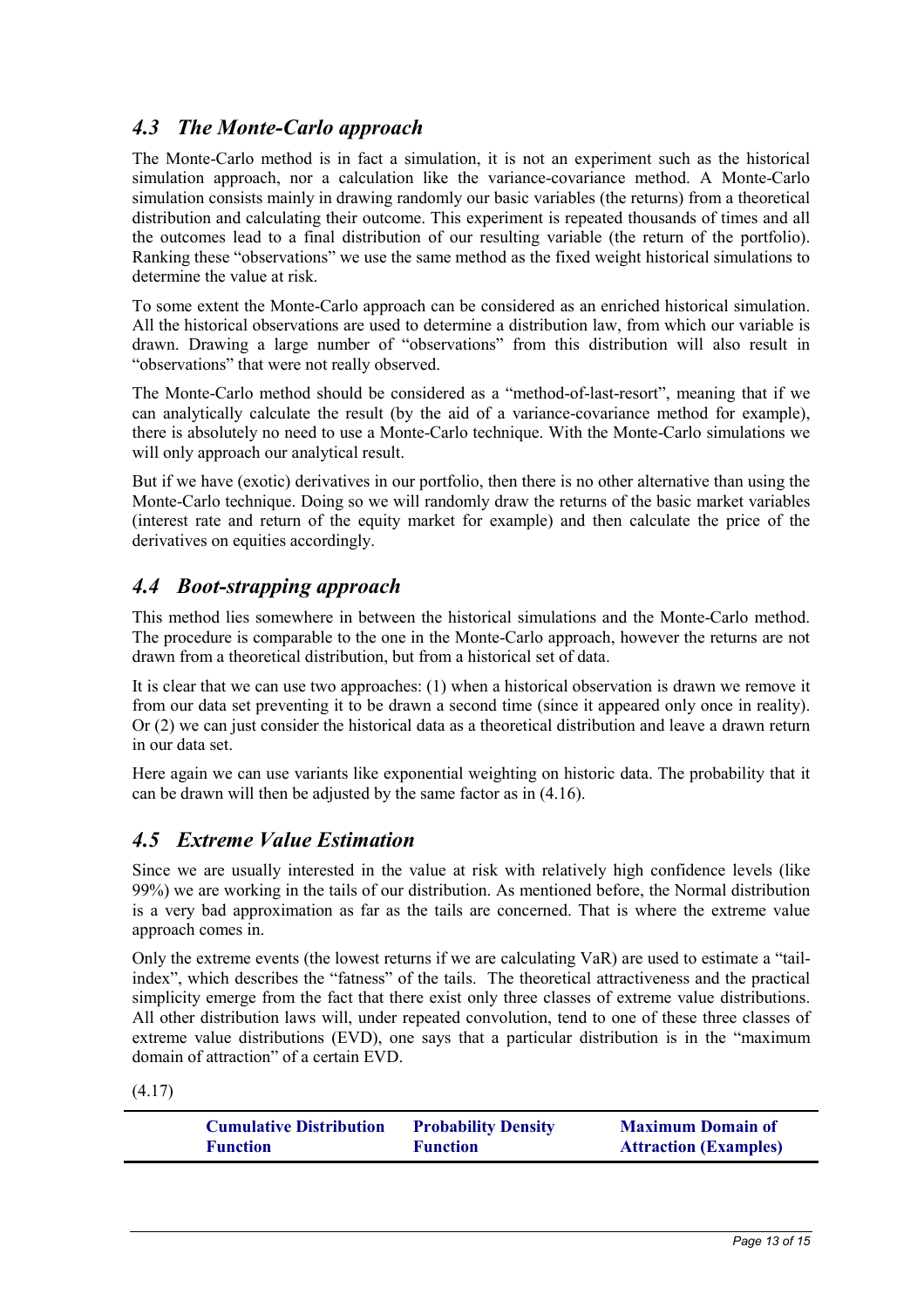| Fréchet | $\Phi_{\nu}(x) = \exp(-x^{-\gamma})$<br>with $x > 0$ and $\gamma > 0$ | $\varphi_{\gamma} = \gamma x^{-\gamma - 1} \exp(-x^{-\gamma})$ | Cauchy, Levy, Pareto, log-<br>gamma.     |
|---------|-----------------------------------------------------------------------|----------------------------------------------------------------|------------------------------------------|
| Gumbel  | $\Lambda(x) = \exp(-e^{-x})$<br>with $x > 0$                          | $\lambda_{\gamma} = e^{-x} \exp(-e^{-x})$                      | Exponential, gamma,<br>normal, lognormal |
| Weibull | $\Psi_{\nu}(x) = \exp(-(x)^{\gamma})$                                 | $\psi_{\gamma} = \gamma (-x)^{\gamma - 1} \exp(-x^{\gamma})$   | uniform, beta                            |
|         | with $x \le 0$ and $\gamma > 0$                                       |                                                                |                                          |

Experimental evidence shows that the Fréchet distribution is the most suitable law for modelling returns of financial assets. The fat tails predicted by the Fréchet distribution are indeed observed. The Gumbell distribution would occur in the case of "light tails". The Weibull distribution does not seem to be relevant, since it describes the tails of bounded distributions.

In all cases, one has to estimate two scaling and shifting parameters (comparable to the standardisation of a Normal distribution). In the case of fat tails, one will use the Fréchet distribution, and the additional parameter  $\gamma$  must be estimated. The most common estimator used is the Hill estimator:

(4.18) 
$$
\hat{\gamma}_m = \frac{1}{\frac{1}{m-1} \sum_{i=1}^m \left( \log X_{(i)} - \log X_{(m)} \right)}
$$

where  $x_{(i)}$  is the i<sup>th</sup> largest observation of the returns x, and m is the number of observations used to estimate  $v$ .

This process is not easy, the smaller m, the higher the variance of the estimator, and on the other hand the larger m, the larger the bias in the estimator. There does not seem to be any general method of selecting an optimal m, but one can use an "arbitrary judgement approach". One plots the estimate of  $\gamma$  against m, and one can then select a value of m where  $E[\gamma]$  seems to stabilise but where the bias is not yet important.

The value at risk is then obtained by taking the inverse of the Taylor series expansion of the Fréchet distribution function, and is usually called the "extreme quantile estimator".

(4.19) 
$$
\hat{x}_{1-\alpha} = x_{m+1} \sqrt{\frac{m}{M(1-\alpha)}}
$$

This approach has the advantage of keeping the correct probability mass under the tails and smoothing the tail of the empirical density function.

# **5 Conclusions**

Where the return of a financial asset or portfolio is almost impossible to predict, the risk can be discussed and quantified to some extend. In this paper we just have had a look at the top of the iceberg, we defined value at risk and studied numerous methods to calculate it. Every specific application should be investigated in order to find out which method produces the best estimates of the VaR (and remains possible to calculate). Besides every situation should be evaluated in order to find out if value at risk on itself produces enough information. Lots of risk management applications will require other additional methods such as stress testing.

And, … this is only the beginning. Value at Risk is a very useful concept, and it can be successfully applied in various ways:

1. Communication with clients